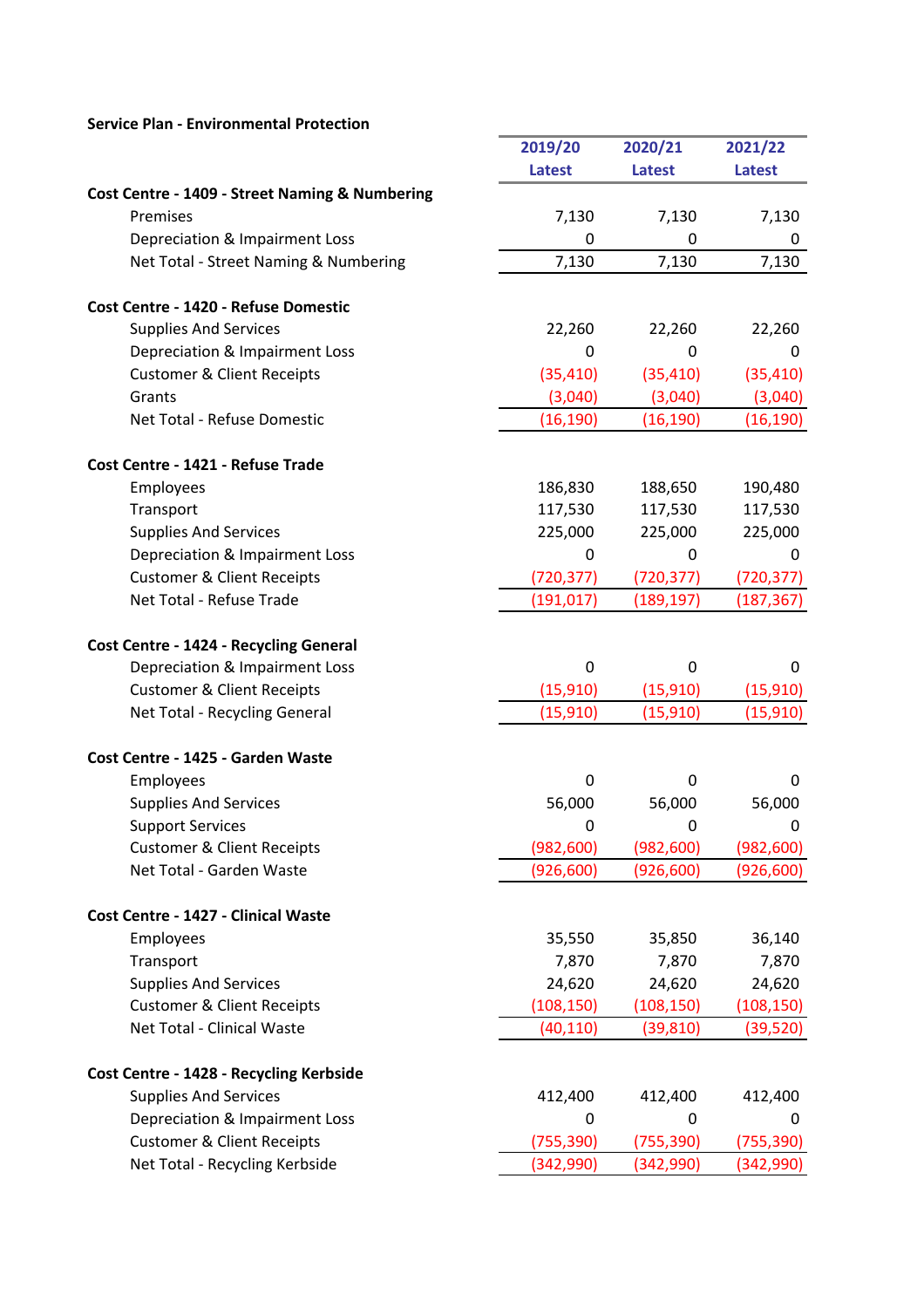|                                                       | 2019/20       | 2020/21       | 2021/22       |
|-------------------------------------------------------|---------------|---------------|---------------|
|                                                       | <b>Latest</b> | <b>Latest</b> | <b>Latest</b> |
|                                                       |               |               |               |
| <b>Cost Centre - 1429 - Abandoned Vehicles</b>        |               |               |               |
| <b>Supplies And Services</b>                          | 1,000         | 1,000         | 1,000         |
| <b>Customer &amp; Client Receipts</b>                 | (250)         | (250)         | (250)         |
| Net Total - Abandoned Vehicles                        | 750           | 750           | 750           |
| Cost Centre - 1431 - Pest Control                     |               |               |               |
| <b>Third Party Payments</b>                           | 75,000        | 75,000        | 75,000        |
| <b>Customer &amp; Client Receipts</b>                 | 0             | $\Omega$      | 0             |
| Net Total - Pest Control                              | 75,000        | 75,000        | 75,000        |
| <b>Cost Centre - 1434 - Environmental Maintenance</b> |               |               |               |
| Transport                                             | 480           | 480           | 480           |
| <b>Supplies And Services</b>                          | 19,130        | 19,130        | 19,130        |
| <b>Third Party Payments</b>                           | 7,100         | 7,100         | 7,100         |
| Depreciation & Impairment Loss                        | 0             | 0             | 0             |
| <b>Customer &amp; Client Receipts</b>                 | (1,600)       | (1,600)       | (1,600)       |
| Net Total - Environmental Maintenance                 | 25,110        | 25,110        | 25,110        |
| Cost Centre - 1435 - Public Conveniences              |               |               |               |
| <b>Supplies And Services</b>                          | 4,200         | 4,200         | 4,200         |
| Net Total - Public Conveniences                       | 4,200         | 4,200         | 4,200         |
|                                                       |               |               |               |
| Cost Centre - 1439 - Animal Control                   |               |               |               |
| Employees                                             | 37,250        | 37,630        | 38,020        |
| Transport                                             | 6,970         | 6,970         | 6,970         |
| <b>Supplies And Services</b>                          | 13,310        | 13,310        | 13,310        |
| <b>Support Services</b>                               | 0             | 0             | 0             |
| <b>Customer &amp; Client Receipts</b>                 | (7,520)       | (7,520)       | (7,520)       |
| Net Total - Animal Control                            | 50,010        | 50,390        | 50,780        |
| Cost Centre - 1446 - Cemeteries                       |               |               |               |
| Premises                                              | 10,870        | 11,800        | 12,080        |
| <b>Supplies And Services</b>                          | 200           | 200           | 200           |
| Depreciation & Impairment Loss                        | 0             | 0             | 0             |
| <b>Customer &amp; Client Receipts</b>                 | (182, 130)    | (182, 130)    | (182, 130)    |
| <b>Net Total - Cemeteries</b>                         | (171,060)     | (170, 130)    | (169, 850)    |
| <b>Cost Centre - 1448 - Environmental Protection</b>  |               |               |               |
| Employees                                             | 391,330       | 397,570       | 402,870       |
| Transport                                             | 9,240         | 9,240         | 9,240         |
| <b>Supplies And Services</b>                          | 19,780        | 19,780        | 19,780        |
| <b>Support Services</b>                               | 0             | 0             | 0             |
| Net Total - Environmental Protection                  | 420,350       | 426,590       | 431,890       |
|                                                       |               |               |               |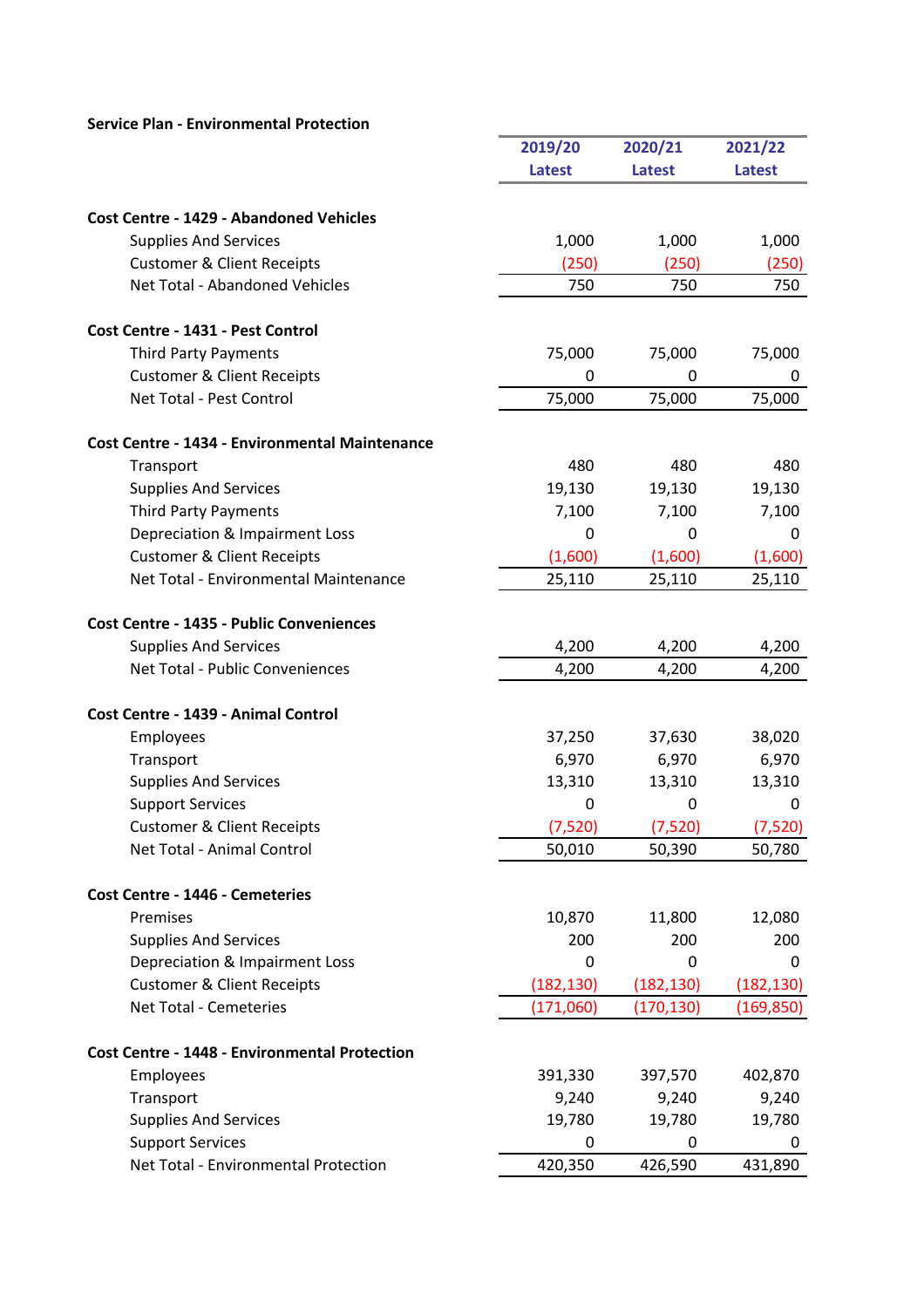|                                                            | 2019/20       | 2020/21       | 2021/22       |
|------------------------------------------------------------|---------------|---------------|---------------|
|                                                            | <b>Latest</b> | <b>Latest</b> | <b>Latest</b> |
|                                                            |               |               |               |
| Cost Centre - 1473 - Playing Fields & Open Spaces          |               |               |               |
| Premises                                                   | 153,465       | 133,535       | 133,615       |
| Transport                                                  | 0             | 0             | 0             |
| <b>Supplies And Services</b>                               | 8,440         | 8,440         | 8,440         |
| Depreciation & Impairment Loss                             | $\Omega$      | 0             | 0             |
| <b>Customer &amp; Client Receipts</b>                      | (94, 500)     | (94, 500)     | (94, 500)     |
| Net Total - Playing Fields & Open Spaces                   | 67,405        | 47,475        | 47,555        |
|                                                            |               |               |               |
| Cost Centre - 1489 - Aquadrome                             |               |               |               |
| Premises                                                   | 39,230        | 39,330        | 39,440        |
| <b>Supplies And Services</b>                               | 0             | 0             | 0             |
| Depreciation & Impairment Loss                             | 0             | 0             | 0             |
| <b>Customer &amp; Client Receipts</b>                      | (31,660)      | (31,660)      | (31,660)      |
| Net Total - Aquadrome                                      | 7,570         | 7,670         | 7,780         |
|                                                            |               |               |               |
| Cost Centre - 1565 - Depot-Batchworth                      |               |               |               |
| Premises                                                   | 47,670        | 48,210        | 48,750        |
| <b>Supplies And Services</b>                               | 500           | 500           | 500           |
| Depreciation & Impairment Loss                             | $\Omega$      | 0             | 0             |
| <b>Customer &amp; Client Receipts</b>                      | (10,000)      | (10,000)      | (10,000)      |
| Net Total - Depot-Batchworth                               | 38,170        | 38,710        | 39,250        |
| Cost Centre - 1590 - Waste Management                      |               |               |               |
| Employees                                                  | 1,770,310     | 1,787,240     | 1,804,340     |
| Transport                                                  | 759,400       | 759,400       | 759,400       |
| <b>Supplies And Services</b>                               | 19,460        | 19,460        | 19,460        |
| <b>Support Services</b>                                    | 0             | 0             | 0             |
| <b>Customer &amp; Client Receipts</b>                      | 0             | $\mathbf 0$   | 0             |
| Net Total - Waste Management                               | 2,549,170     | 2,566,100     | 2,583,200     |
|                                                            |               |               |               |
| <b>Cost Centre - 1592 - Environmental Maint Contractor</b> |               |               |               |
| Employees                                                  | 425,520       | 428,530       | 433,550       |
| Transport                                                  | 79,970        | 79,970        | 79,970        |
| <b>Supplies And Services</b>                               | 13,800        | 13,800        | 13,800        |
| <b>Customer &amp; Client Receipts</b>                      | $\mathbf 0$   | 0             | 0             |
| Net Total - Environmental Maint Contractor                 | 519,290       | 522,300       | 527,320       |
|                                                            |               |               |               |
| <b>Cost Centre - 1594 - Grounds Maintenance</b>            |               |               |               |
| Employees                                                  | 576,010       | 581,240       | 586,550       |
| Transport                                                  | 62,390        | 62,390        | 62,390        |
| <b>Supplies And Services</b>                               | 45,820        | 45,820        | 45,820        |
| Depreciation & Impairment Loss                             | 0             | 0             | 0             |
| Net Total - Grounds Maintenance                            | 684,220       | 689,450       | 694,760       |

a.